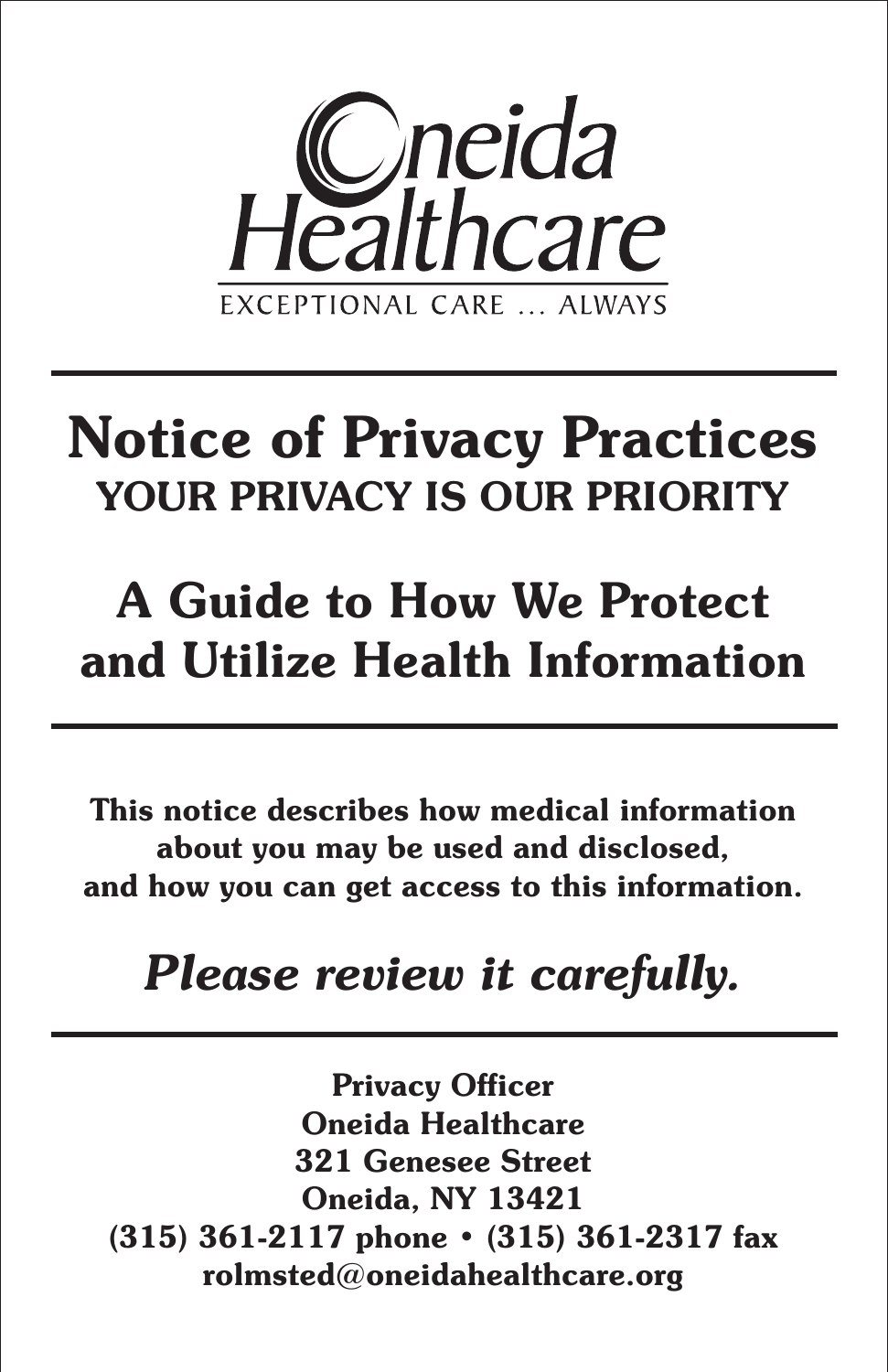Oneida Healthcare (OHC) takes the privacy of your health information seriously. We are required by Federal and State law to maintain the privacy of your health information and to provide you with this Notice of Privacy Practices outlining your rights and our legal duties with respect to using and disclosing your health information that is created or retained by OHC. You will be asked to sign an acknowledgment of the receipt of this Notice.

# **OHC's Legal Obligations**

OHC is required by law to 1) protect the privacy of your health information; 2) provide you with a copy of this Notice of Privacy Practices which describes OHC's privacy practices and legal duties regarding your health information; 3) abide by the terms and conditions of the Notice currently in effect; and 4) notify you of a breach of unsecured protected health information.

# **Who Will Follow This Notice**

This Notice describes the privacy practices of our OHC entities, including the following:

- Oneida Healthcare (the Hospital);
- Canastota-Lenox Health Center;
- Chittenango Health Center;
- Chittenango Internal Medicine;
- Maternal Child Health Center;
- Verona Health Center;
- Oneida Healthcare Extended Care Facility (the Extended Care Facility);
- Oneida Medical Services, PLLC (Women's Health Associates of Oneida);
- Oneida Medical Practice, PC.

These entities will be referred to throughout this Notice as "OHC". Each OHC entity will follow this Notice, including,

- All medical staff and health care professionals:
- All OHC employees, personnel and representatives;
- OHC volunteers we allow to help you while you receive services from OHC;
- OHC affiliates, including independent contractors, having access to your medical information.

The above OHC entities and individuals may share your health information with each other as may be necessary to provide you treatment, for payment of your treatment, or to support OHC's health care operations to the extent authorized by law.

# **Understanding Your Health Record and Information**

Each time you visit our health care center, a record of your visit is made. Typically, this record contains health information from you and is stored in a paper chart and/or in an electronic format. This is your legal medical record. This information, referred to as your health or medical record, serves as a:

• Basis for planning your care and treatment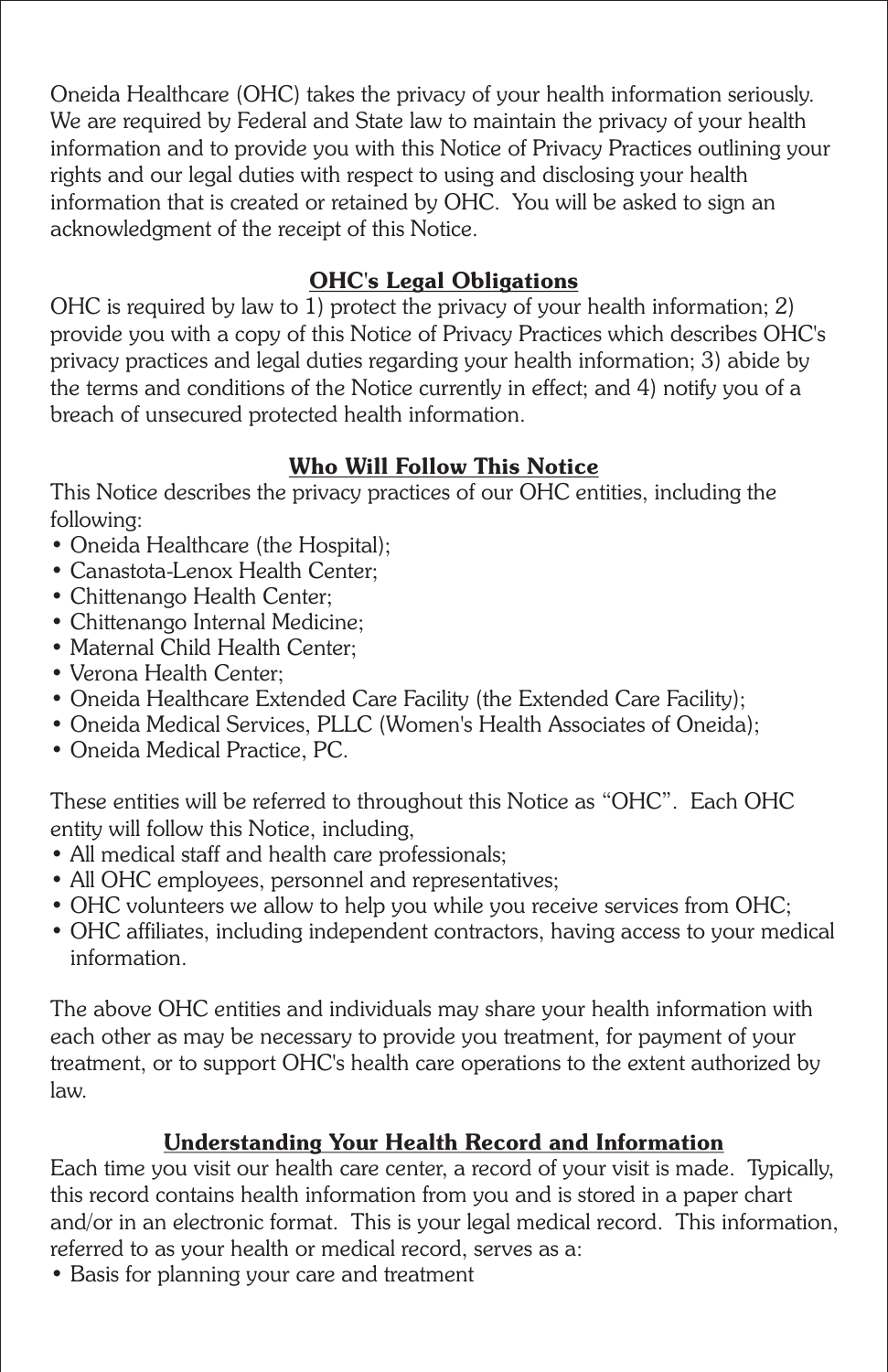- Means of communication among the many health professionals who contribute to your care
- Legal document describing the care you received
- Means by which you or a third party payer can verify that services billed were actually provided
- Tool in educating health professionals
- Source of data for medical research
- Source of information for public health officials charged with improving the health of the nation
- Source of data for facility planning and marketing
- Tool with which we can assess and continually work to improve the care we render and the outcomes we achieve

Understanding what is in your record and how your health information is used helps you to:

- Ensure its accuracy
- Better understand who, what, when, where, and why others may access your health information
- Make more informed decisions when authorizing disclosure to others

# **Your Health Information Rights**

Although your health record is the physical property of OHC, the information belongs to you. You have the right to:

- **Request a restriction on certain uses and disclosures of your information.** You have the right to request in writing a restriction or limitation on the medical information we use or disclose about you for treatment, payment, and health care operations. You also have the right to request in writing that we limit how we disclose medical information about you to family or friends involved in your care or the payment of your care. Generally, we are not required to agree to your request to restrict how we use and disclose your medical information. Except however, if you request we restrict the disclosure of your health information to a health plan (your health insurer) related to services or items we provide to you and you pay us for such services or items out-ofpocket in full, we must agree to your request, unless we are required by law to disclose the information. Please note: This restriction will apply only when requested and services are paid in full. Future services without a restriction request and for which no out-of-pocket payment is received will be billed per provider and health plan policy, which may include current provider notes that reference prior treatments or services previously restricted. If we do agree to a restriction, our agreement will be in writing and we will follow your request unless the information is needed to provide you emergency treatment or we terminate the agreement.
- **Obtain a paper copy of the Notice of Privacy Practices upon request.**
- **Inspect and copy records.** With certain exceptions, you have the right to inspect and obtain a copy of your health information that may be used to make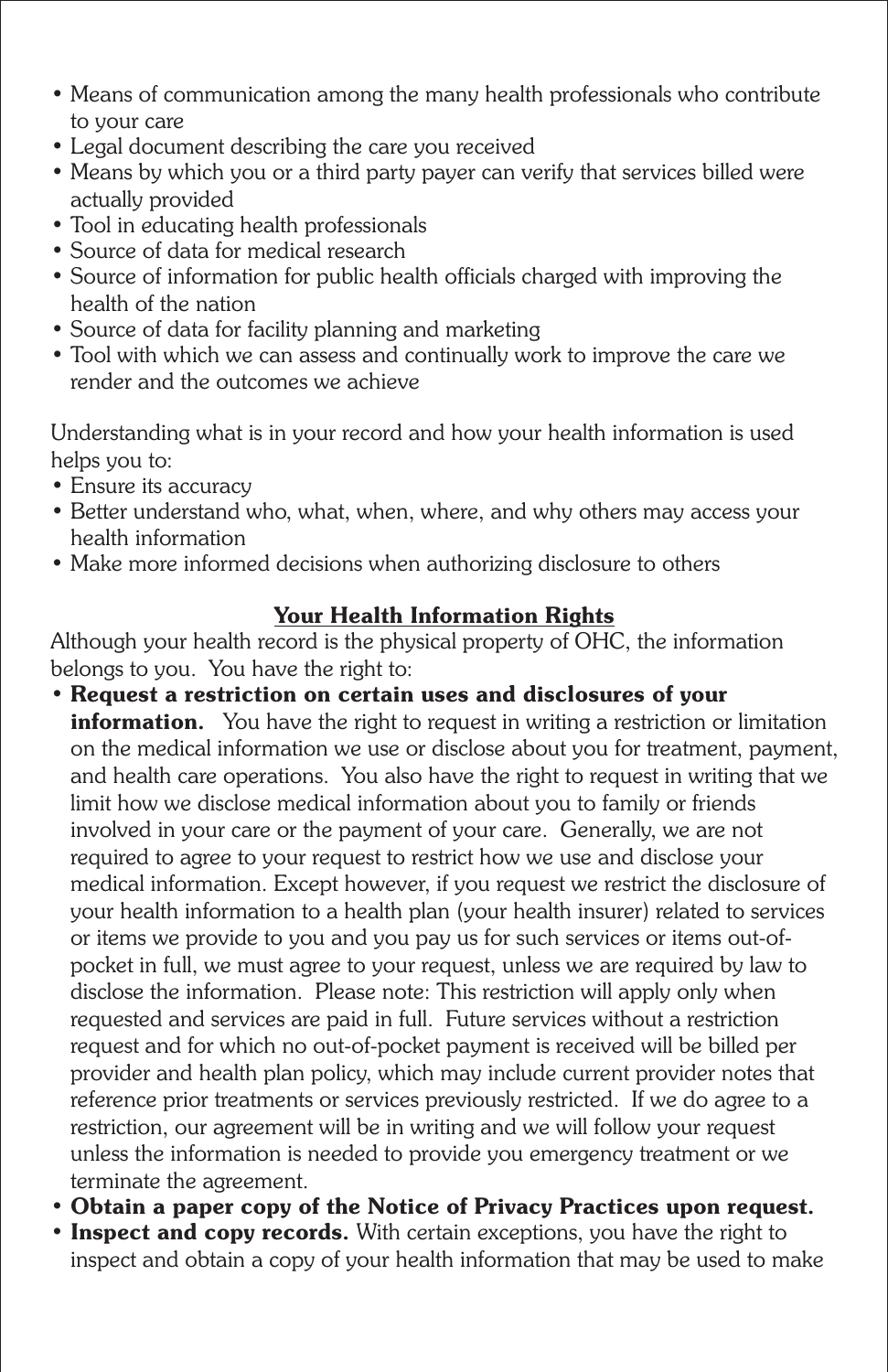health care and treatment decisions about you for as long as we maintain your records. This includes medical and billing records. In most cases, a \$.75 cent/page charge may apply for copies.

- **Amend your health record.** If you believe that the health information OHC has about you is incorrect or incomplete, you may request in writing to amend the information. You have the right to request an amendment for as long as we maintain your information. We may deny your request to amend your information under certain circumstances.
- **An accounting of disclosures.** You have the right to request in writing an "accounting of disclosures" which is a list of information about how we disclosed your health information to others, for reasons other than treatment, payment and health care operations. Certain other discloses are not included in the list, including for example, disclosures you authorized us to make; disclosures to the facility directory; disclosures made to you, or to your family and friends involved in your care; disclosures made to federal officials for national security purposes; disclosures made to correctional facilities; and disclosures made six years prior to your request.
- **Request confidential communications.** You have the right to request in writing that we communicate with you about your health care by alternative means or at alternative locations. We will not ask you the reason for your request, and will try to accommodate all reasonable requests.
- **Authorize in writing the release of your information to a third party.**  Please submit your written requests as indicated above to the Director of Health Information Management, Oneida Healthcare, 321 Genesee Street, Oneida, NY 13421

#### **Notice Revisions**

We reserve the right to change our privacy practices and this Notice and to make the new Notice effective for all health information that we already have as well as any information we receive in the future. We will post the revised Notice at multiple locations in our facilities. The current Notice in effect will also be available on our website at http://www.oneidahealthcare.org/ or you may obtain a copy of the current Notice at your next visit. The end of this Notice contains the Notice's effective date.

#### **Examples of Disclosures for Treatment, Payment and Health Care Operations**

We are permitted to use and disclose your health information for treatment, payment and health care operations purposes. The following is intended to provide examples of such uses and discloses, but is not meant to be a complete list. In addition, depending on the nature of the health information, such as HIVrelated, genetic, and mental health information, we may be subject to stricter use and disclosure requirements under state law. We shall follow such requirements. **We will use your health information for treatment:** Information obtained by a nurse, physician or other member of your health care team will be documented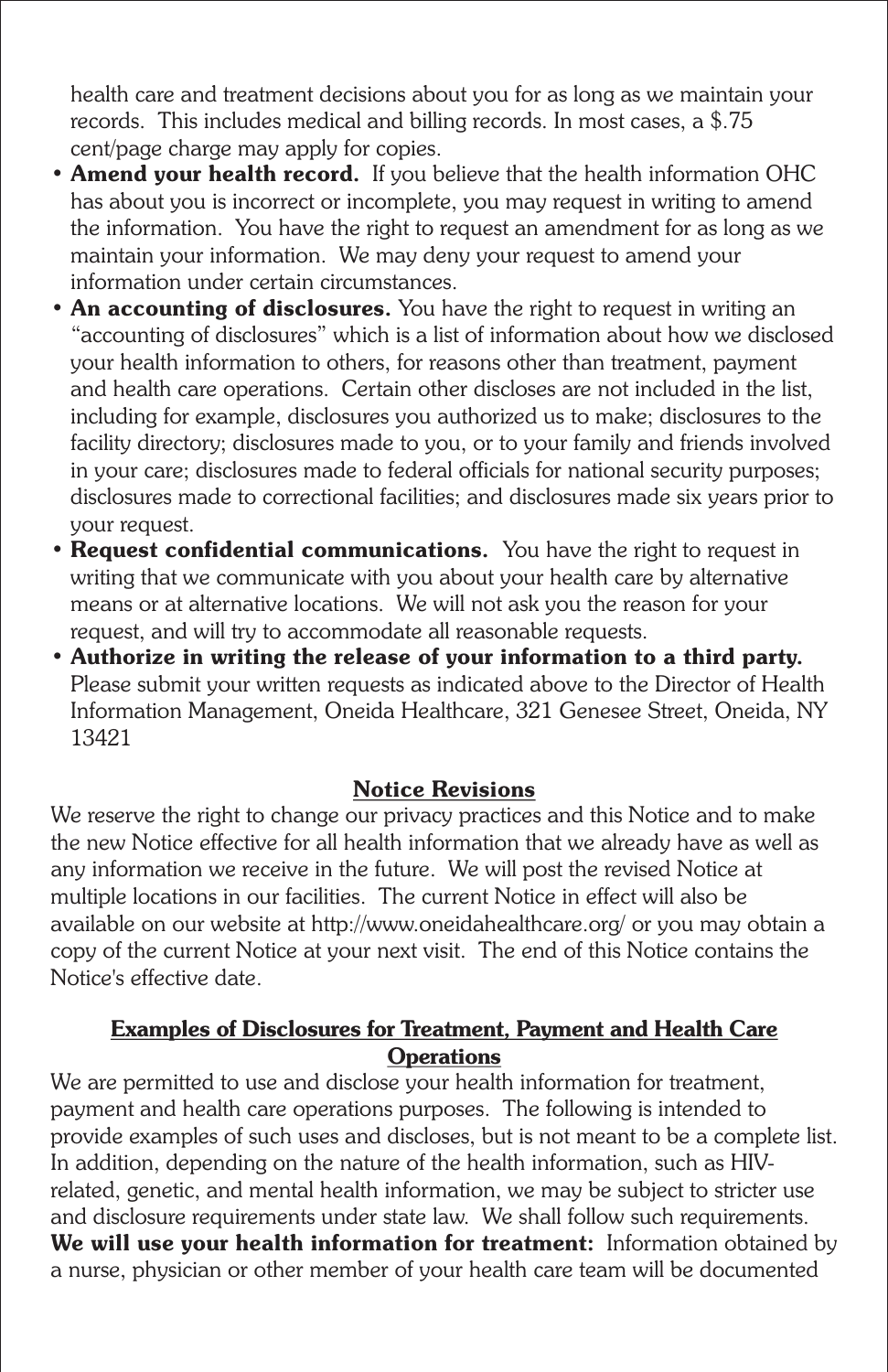in your record and used to determine the course of treatment that should work best for you. We will also provide your physician or a subsequent health care provider with copies of various reports that should assist him or her in treating you once you are discharged from this hospital.

**We will use your health information for payment:** A bill may be sent to you or a third party payer. The information contained on the bill may include information that identifies you, as well as your diagnoses, procedures and supplies used. In addition, we may also tell your insurer about a treatment that you are going to undergo in order to obtain prior approval or to determine if your insurer will cover the treatment.

**We will use your health information for health care operations:** Members of the medical staff, the risk or quality improvement manager, or members of the Quality Improvement team may use information in your health record to assess the care and outcomes in your case and others like it. This information will then be used in an effort to continually improve the quality and effectiveness of the health care and service we provide. We will also utilize health information to assist us in deciding which services to offer, which services to discontinue, or to determine if new treatments and services are effective. In addition, it may include the use of your information to send you a patient satisfaction survey.

**HealtheConnections (RHIO Regional Health Information Organization Health Information Exchange):** Oneida Healthcare provides patient information to HealtheConnections, a centralized database for health information (called a "RHIO"). In order for health care providers and authorized users involved in your care to access your health information contained in the RHIO, you must sign a consent form. Without consent, providers will only be able to access your information in the RHIO in life threatening emergencies. If you decline to consent, providers will not be able to access your information via the RHIO even in a life threatening emergency. If you have consented to access previously, you do have the right to withdraw that consent by contacting OHC and completing a withdraw consent form.

### **Other Permitted Uses and Disclosures**

We may make the following uses and disclosures of your health information without your authorization, to the extent such uses and disclosures comply with federal and state law:

• **Appointment Reminders/Sign In Sheets:** We may use and disclose health information to contact you as a reminder that you have an appointment for treatment or medical care at OHC. OHC will make every effort to not include more information than is necessary to notify you of your appointment. We may leave a message on your answering machine or with an individual who responds to the telephone call. However, you may request that we provide such reminders only in a certain way or only at a certain place. We will endeavor to accommodate all reasonable requests. In addition, we may use sign in sheets to enhance patient flow processes.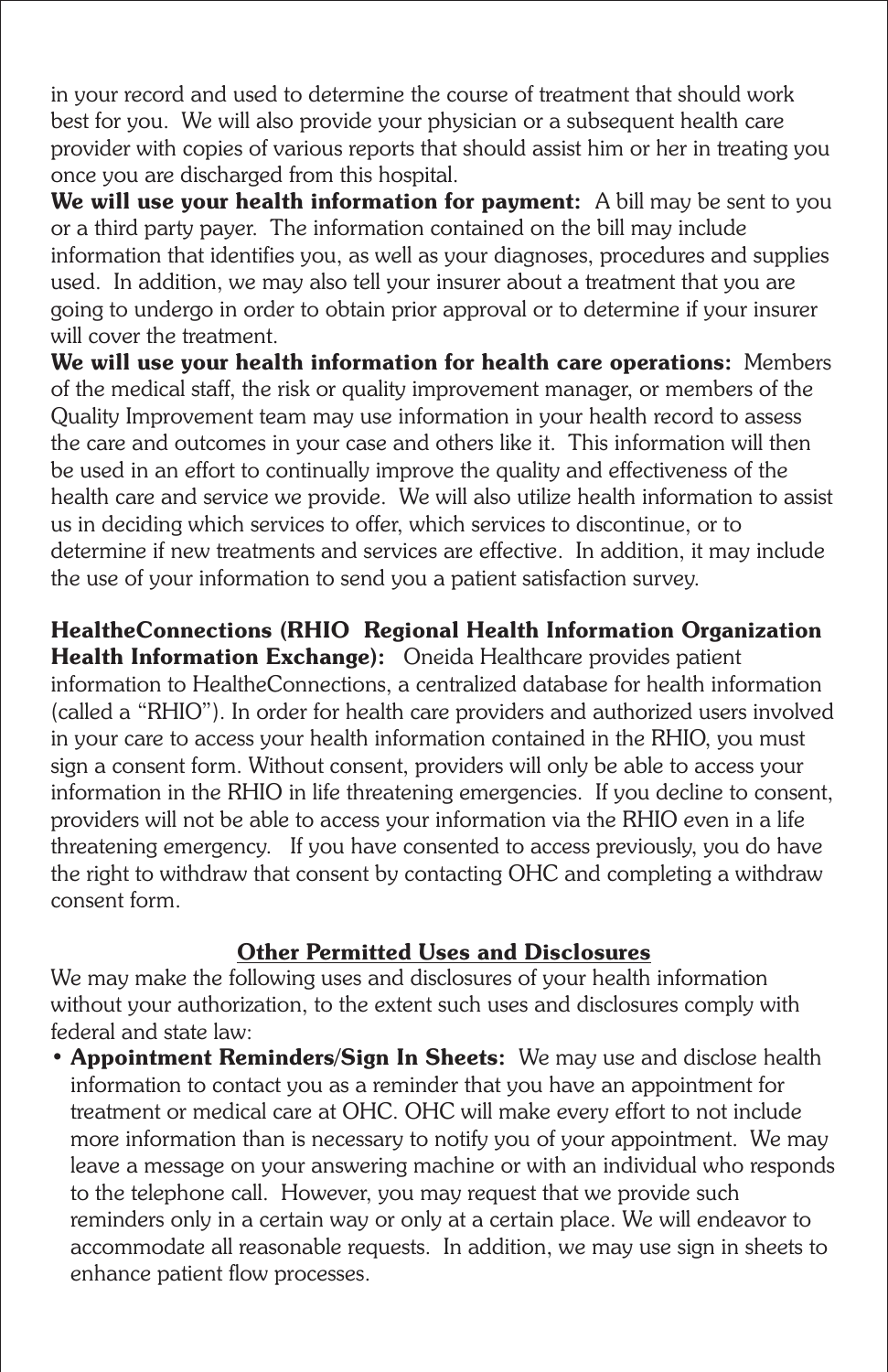- **Treatment Alternatives:** We may contact you to provide you information about treatment alternatives or other health-related benefits and services that may be of interest to you.
- **Business Associates:** There are some services provided by OHC through contracts with business associates. Examples include, but are not limited to, copying services for our medical records and billing services. When these services are contracted, we may disclose your health information to our business associate so that they can perform the job that we've asked them to do. We require the business associate to appropriately safeguard your information with the diligence that we would.
- **Hospital Directory:** Unless you object, we will use your name, location in the facility, your general condition and your religious affiliation for directory purposes. This information may be provided to members of the clergy and, except for religious affiliations, to other people who ask for you by name. This may be used for visitors and deliveries.
- **Communication with Family, Friends, and Others Directly Involved in your care:** Using their best judgment, health professionals may disclose your health information to a family member or friend, who is involved in your care or payment related to your care. We may also use your health information for the purpose of notification or assisting in the notification of a family member, personal representative or another person responsible for your care. We may disclose the health information of minor children to their parents or guardians unless such disclosure is otherwise prohibited by law.
- **Research:** We may disclose information to researchers when their research has been approved. Protocols will be established within that research process to ensure the privacy of your health information.
- **Funeral Directors/Medical Examiners:** We may release information to funeral directors, medical examiners or coroners consistent with applicable law to carry out their duties.
- **Organ and Tissue Donation:** Consistent with applicable law, we may disclose health information to organizations engaged in the procurement, banking, or transplantation of organs and tissues.
- **Fund-raising:** We may use certain information (name, address, telephone number, dates of service, age and gender) to contact you as part of a fundraising effort. We may also provide your name to our related Foundation for the same purpose. Any money raised will be used to expand and improve the services and programs that we provide for the community. If you do not wish to be contacted for fund-raising purposes, please contact our Director of Development, Oneida Healthcare Foundation, at 315-361-2169 to opt-out of receiving fund-raising communications.
- **Face-to-Face Communications and Promotional Gifts of Nominal Value:** We may use your health information to engage in face-to-face communications with you regarding our products and services or to provide you with promotional gifts of nominal value.
- **Law Enforcement:** We may disclose your health information to respond to a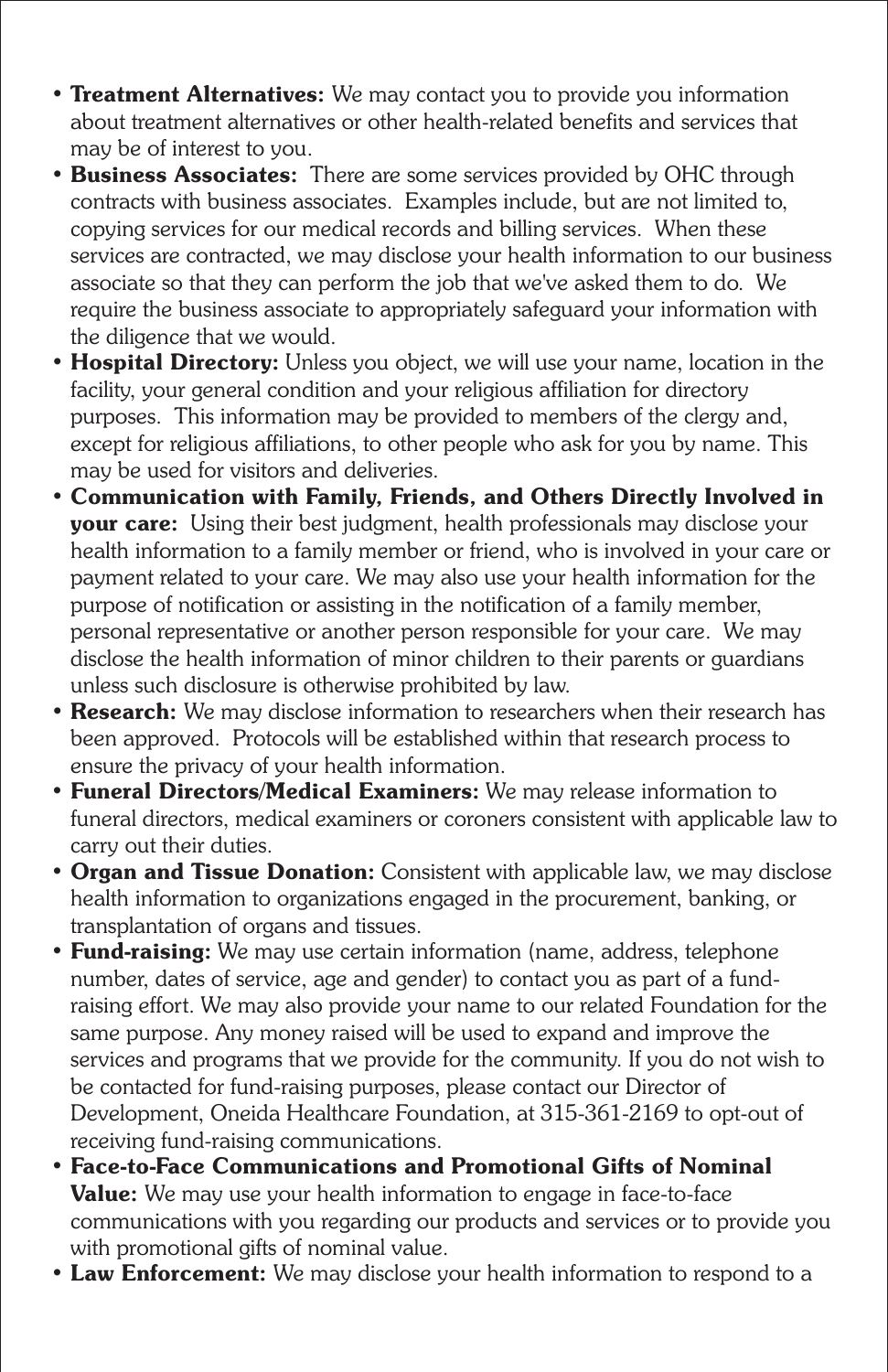court order, subpoena, warrant, summons or similar process to the extent permitted by law. Other disclosures may include identification or location of a suspect, fugitive, material witness or missing person; to report on the victim of a crime; report a death we believe to be the result of a criminal conduct, report criminal conduct at OHC.

- **Workers' Compensation/Disability:** We may disclose health information to the extent authorized and necessary to comply with laws relating to workers' compensation or other similar programs established by law.
- **Food and Drug Administration (FDA):** We may disclose to the FDA, or persons subject to the jurisdiction of the FDA, health information relative to adverse events with respect to food, supplements, product and product defects, or post marketing surveillance information to enable product tracking, recalls, repairs or replacement.
- **Public Health:** As required by law, we may disclose your health information to public health or legal authorities charged with preventing or controlling disease, injury or disability. This may include: the reporting of births and deaths, victim of domestic violence, child abuse and neglect, disease exposure, trauma, congenital malformations, Alzheimer's, cancer cases, and communicable disease issues, etc.
- **Inmates/Correctional Institutions:** Should you be an inmate of a correctional institution or under the custody of a law enforcement official, we may disclose to the correctional institution, or the law enforcement official, health information necessary for your health and the health and safety of others.
- **Health Oversight Activities/Agencies:** We may disclose your health information to a health oversight agency for activities authorized by law; such as audits, accreditation, investigations, inspections, and licensure.
- **Specialized Government Functions/Judicial or Administrative Proceedings:** OHC may disclose information when it is necessary for military, veterans, National Security and Intelligence Activities, prisoner and government benefit purposes (health plans only). This may also include responding to subpoenas, court orders and qualified protective orders.
- **Employers under OSHA standards:** We may release your health information to an employer when that information is related to the medical surveillance of the workplace, work-related illnesses and injuries, and when the employer requests health care to be provided to the employee by OHC.
- **Emergencies:** We may disclose your personal health information in an emergency situation. We will make every attempt to obtain your consent as soon as possible/practical after the delivery of treatment.
- **Incidental Uses/Disclosures:** In order to ensure that communications essential to providing quality health care would not be hindered, incidental disclosures may occur. An example of this would be another person overhears a confidential communication between providers at a nurse station.